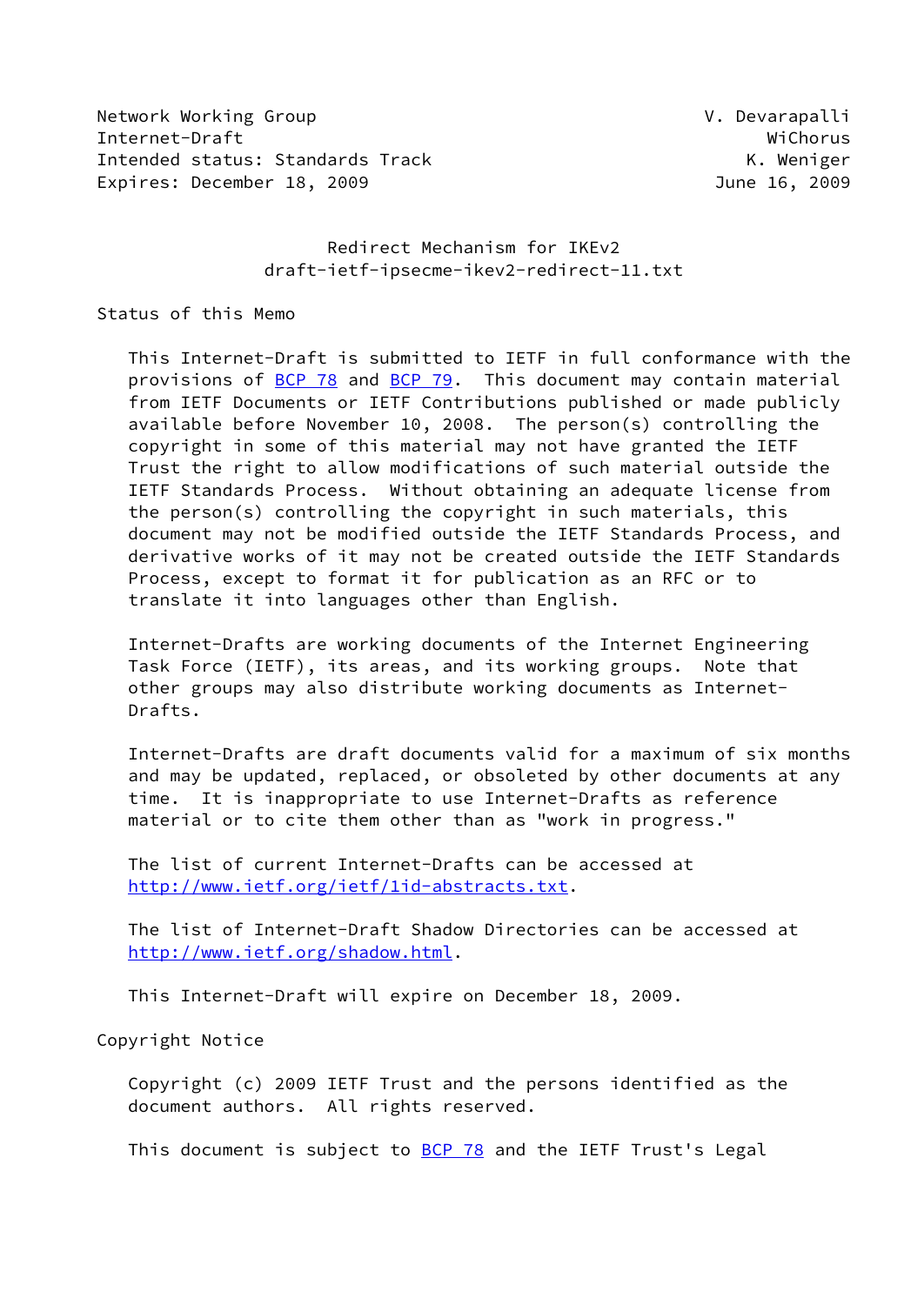Internet-Draft IKEv2 Redirect June 2009

 Provisions Relating to IETF Documents in effect on the date of publication of this document [\(http://trustee.ietf.org/license-info](http://trustee.ietf.org/license-info)). Please review these documents carefully, as they describe your rights and restrictions with respect to this document.

#### Abstract

 IKEv2 is a protocol for setting up VPN tunnels from a remote location to a gateway so that the VPN client can access services in the network behind the gateway. Currently there is no standard mechanism specified that allows an overloaded VPN gateway or a VPN gateway that is being shut down for maintenance to redirect the VPN client to attach to another gateway. This document proposes a redirect mechanism for IKEv2. The proposed mechanism can also be used in Mobile IPv6 to enable the home agent to redirect the mobile node to another home agent.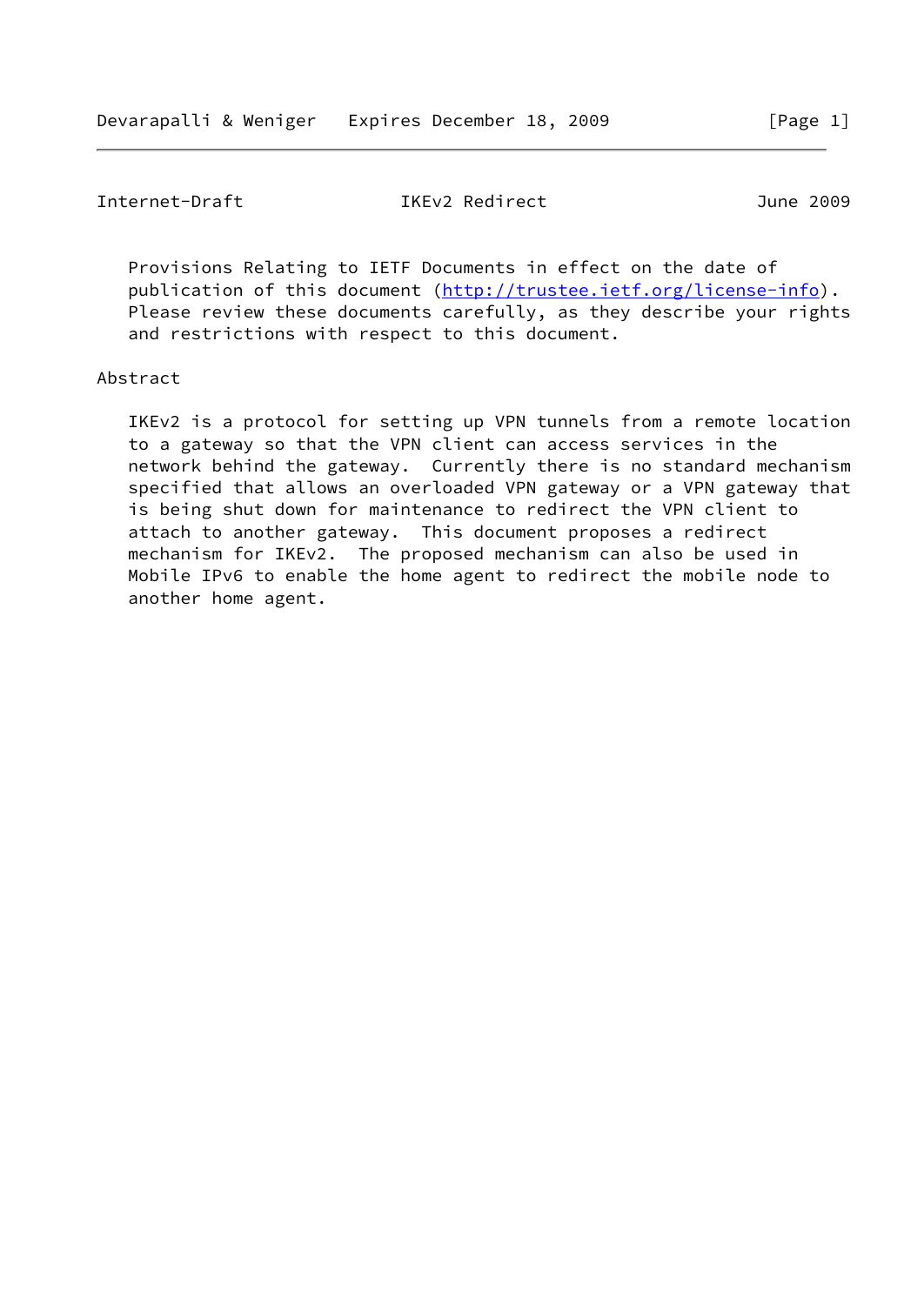Devarapalli & Weniger Expires December 18, 2009 [Page 2]

Internet-Draft IKEv2 Redirect June 2009

# Table of Contents

| 2. |                                                                                       |  |  |  |
|----|---------------------------------------------------------------------------------------|--|--|--|
| 3. | IKEv2 Initial Exchange with Redirect $\frac{4}{5}$                                    |  |  |  |
| 4. | Use of Anycast Addresses with the Redirect Mechanism $\cdots$ $\cdots$ 6              |  |  |  |
| 5. | Gateway Initiated Redirect 7                                                          |  |  |  |
| 6. | Redirect During IKE_AUTH Exchange 8                                                   |  |  |  |
| 7. | Using the Redirect Mechanism with Mobile IPv6 $\cdot \cdot \cdot \cdot \cdot \cdot$ 9 |  |  |  |
| 8. |                                                                                       |  |  |  |
|    |                                                                                       |  |  |  |
|    |                                                                                       |  |  |  |
|    |                                                                                       |  |  |  |
|    | 9. Use of the Redirect Mechanism between IKEv2 Peers 13                               |  |  |  |
|    | 10. Security Considerations 13                                                        |  |  |  |
|    |                                                                                       |  |  |  |
|    |                                                                                       |  |  |  |
|    |                                                                                       |  |  |  |
|    | 13.1. Normative References 15                                                         |  |  |  |
|    | 13.2. Informative References 15                                                       |  |  |  |
|    |                                                                                       |  |  |  |
|    |                                                                                       |  |  |  |

L.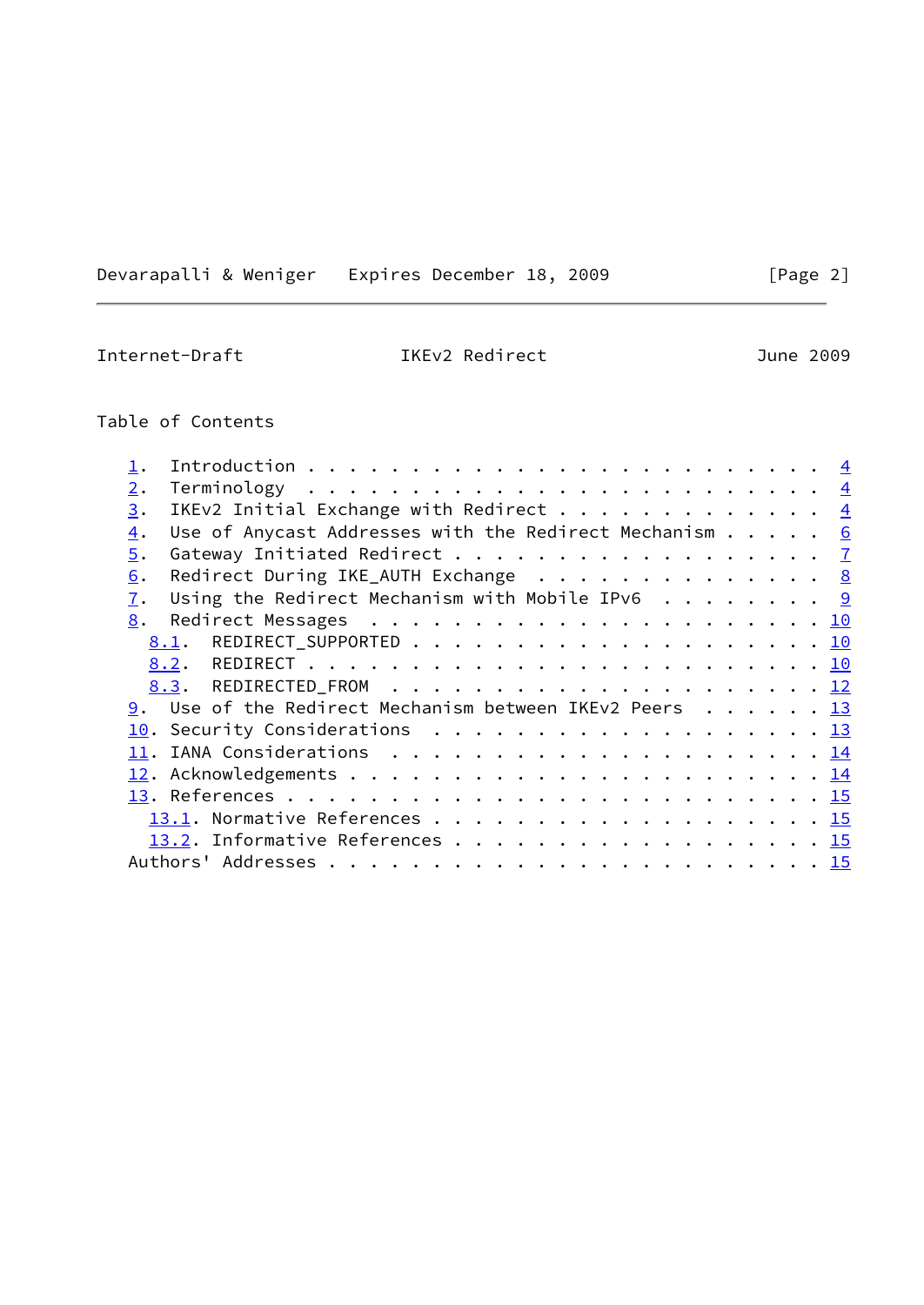Devarapalli & Weniger Expires December 18, 2009 [Page 3]

<span id="page-3-1"></span>Internet-Draft IKEv2 Redirect June 2009

## <span id="page-3-0"></span>[1](#page-3-0). Introduction

IKEv2  $[2]$  $[2]$  is used for setting up IPsec-based VPNs. The IP address of the VPN gateway can be configured on the VPN client. But this does not scale well, when the number of VPN gateways is large. Dynamic discovery of VPN gateways using DNS is quite widely used too. However, using DNS is not flexible when it comes to assigning a VPN gateway to the VPN client based on the load on the VPN gateways. The VPN client typically tries to connect to the IP address of the VPN gateway that appears first in the DNS response. If the VPN tunnel setup fails, then the VPN client tries to attach to the other VPN gateways returned in the DNS response.

 This document proposes a redirect mechanism for IKEv2 that enables a VPN gateway to redirect the VPN client to another VPN gateway, for example, based on the load condition. The redirect can be done during the IKE\_SA\_INIT or the IKE\_AUTH exchange. Gateway-initiated redirect in the middle of a session is also supported. The redirect mechanism can also be used in conjunction with anycast addresses. In this case, anycast address for the cluster of VPN gateways is stored in the DNS instead of a list of unicast IP addresses of the VPN gateways.

 The redirect can also happen because of administrative or optimal routing reasons. This document does not attempt to provide an exhaustive list of reasons for redirecting a VPN client to another VPN gateway.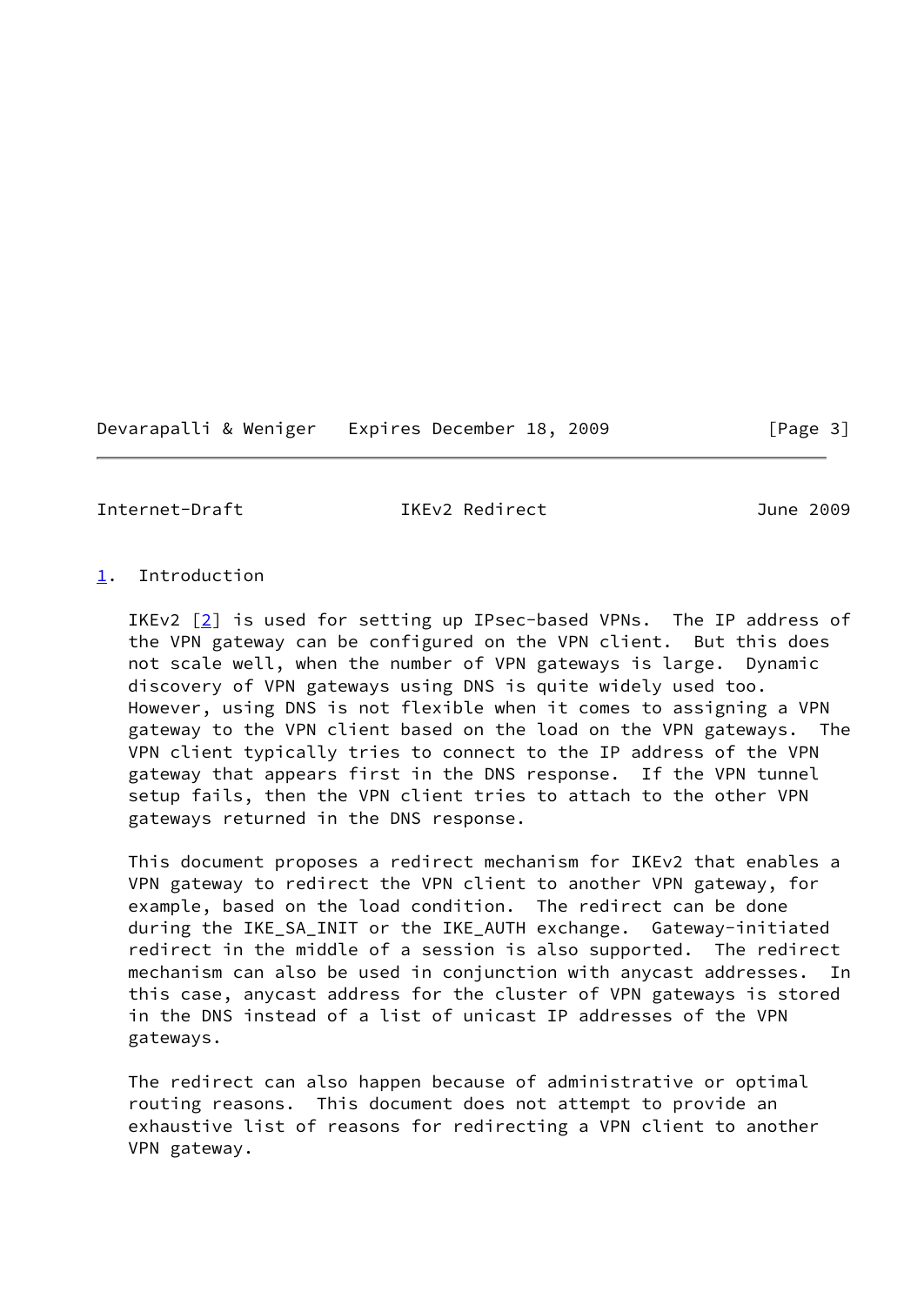## <span id="page-4-0"></span>[2](#page-4-0). Terminology

 The key words "MUST", "MUST NOT", "REQUIRED", "SHALL", "SHALL NOT", "SHOULD", "SHOULD NOT", "RECOMMENDED", "MAY", and "OPTIONAL" in this document are to be interpreted as described in [\[1](#page-16-2)].

## <span id="page-4-1"></span>[3](#page-4-1). IKEv2 Initial Exchange with Redirect

 This section describes the use of Redirect mechanism during the IKE\_SA\_INIT exchange. Gateway-initiated redirect and the use of redirect during IKE\_AUTH exchange are explained in subsequent sections.

 The VPN client indicates support for the IKEv2 redirect mechanism and the willingness to be redirected by including a REDIRECT\_SUPPORTED notification message in the initial IKE\_SA\_INIT request. (See [Section 8.1](#page-10-2)). The gateway MUST keep track of those clients that indicated support for the redirect mechanism and those that didn't.

| Devarapalli & Weniger Expires December 18, 2009 |  |  | [Page 4] |  |
|-------------------------------------------------|--|--|----------|--|
|                                                 |  |  |          |  |

Internet-Draft IKEv2 Redirect June 2009

 To redirect an IKEv2 session to another VPN gateway, the VPN gateway that initially received the IKE\_SA\_INIT request selects another VPN gateway (how the selection is made is beyond the scope of this document), and replies with an IKE\_SA\_INIT response containing a REDIRECT notification message. (See [Section 8.2](#page-11-0)). The notification includes information about the selected VPN gateway, and the nonce data from the Ni payload in the IKE\_SA\_INIT request. If the IKE\_SA\_INIT request did not indicate support for the redirect mechanism, the responder MUST NOT send the REDIRECT payload to the VPN client. This is applicable to all REDIRECT scenarios described in this document.

 Note that when the IKE\_SA\_INIT response includes the REDIRECT notification, the exchange does not result in the creation of an IKE\_SA and the responder SPI will be zero.

| Initiator | Responder (initial VPN GW) |
|-----------|----------------------------|
|           |                            |

 (IP\_I:500 -> Initial\_IP\_R:500)  $HDR(A, 0)$ , SAi1, KEi, Ni,  $--$ N(REDIRECT\_SUPPORTED)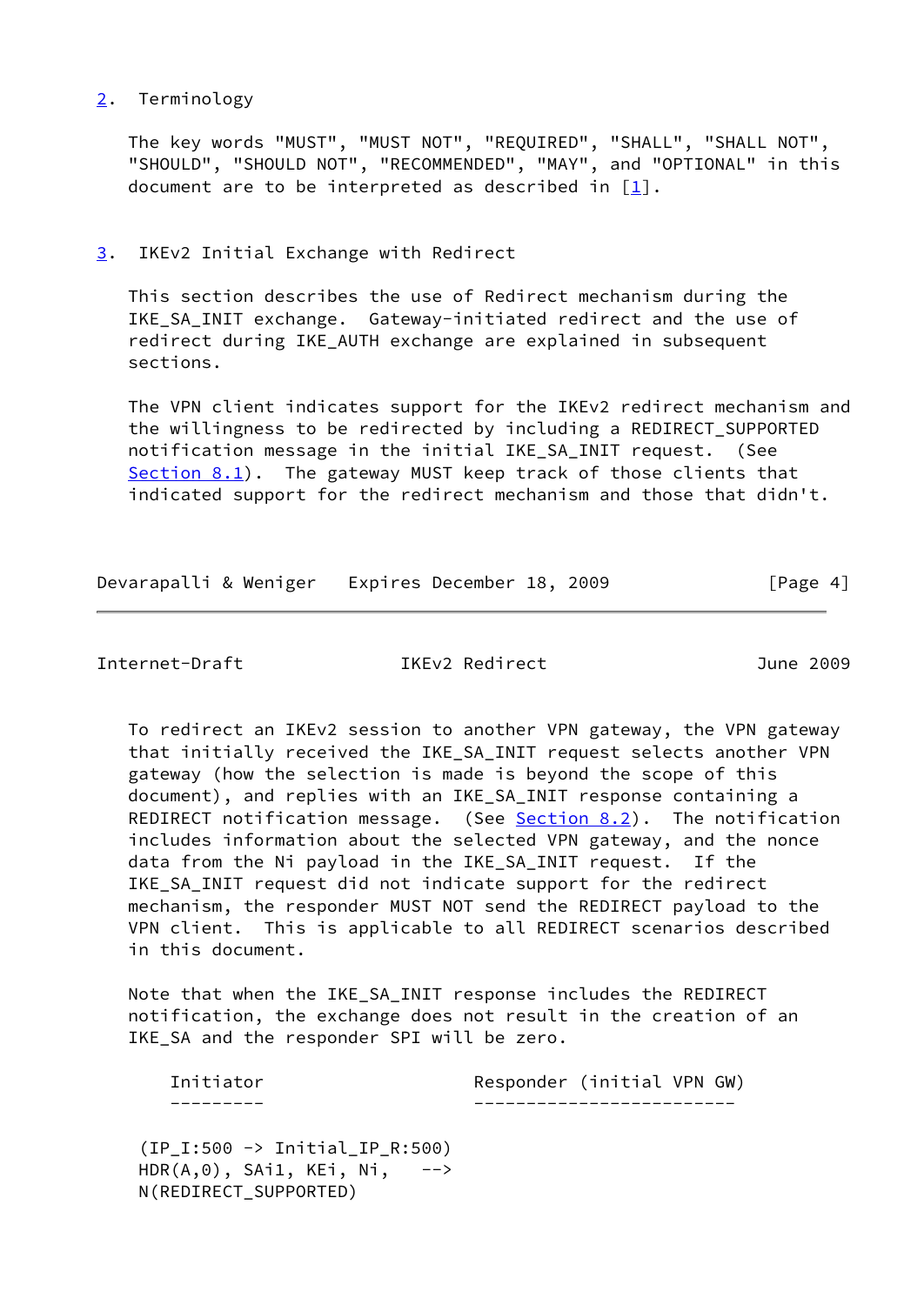(Initial\_IP\_R:500 -> IP\_I:500) <-- HDR(A,0), N(REDIRECT, New\_GW\_ID, Ni\_data)

When the client receives the IKE SA INIT response, it MUST verify that the nonce data matches the value sent in the IKE\_SA\_INIT request. If the values do not match, the client MUST silently discard the response (and keep waiting for another response). This prevents certain Denial-of-Service attacks on the initiator that could be caused by an attacker injecting IKE\_SA\_INIT responses with the REDIRECT payloads.

 After verifying the nonce data, the client initiates a new IKE\_SA\_INIT exchange with the VPN gateway listed in the REDIRECT payload provided this is allowed by its PAD entries. In the IKE SA INIT exchange with the new VPN gateway, the client MUST include the REDIRECTED\_FROM payload. (See [Section 8.3](#page-12-0)). The VPN client includes the IP address of the original VPN gateway that redirected the client in the REDIRECTED FROM notification. The IKEv2 exchange then proceeds as it would have proceeded with the original VPN gateway.

<span id="page-5-0"></span>

| Devarapalli & Weniger Expires December 18, 2009                                                                        |                                                                             |                             |  | [Page 5]  |
|------------------------------------------------------------------------------------------------------------------------|-----------------------------------------------------------------------------|-----------------------------|--|-----------|
| Internet-Draft                                                                                                         | IKEv2 Redirect                                                              |                             |  | June 2009 |
| Initiator                                                                                                              |                                                                             | Responder (Selected VPN GW) |  |           |
| $(IP_I:500 \rightarrow IP_R:500)$<br>$HDR(A, 0)$ , SAi1, KEi, Ni, --><br>N(REDIRECTED_FROM, Initial_IP_R)              |                                                                             |                             |  |           |
|                                                                                                                        | $(IP_R:500 \rightarrow IP_I:500)$<br><-- HDR(A,B), SAr1, KEr, Nr, [CERTREQ] |                             |  |           |
| $(IP_I:500 \rightarrow IP_R:500)$<br>$HDR(A,B)$ , SK ${IDi, [CERT,]} [CERTREQ,]$<br>$[IDr, ]AUTH, SAi2, TSi, TSr}$ --> |                                                                             |                             |  |           |
|                                                                                                                        | $(IP_R:500 \rightarrow IP_I:500)$                                           |                             |  |           |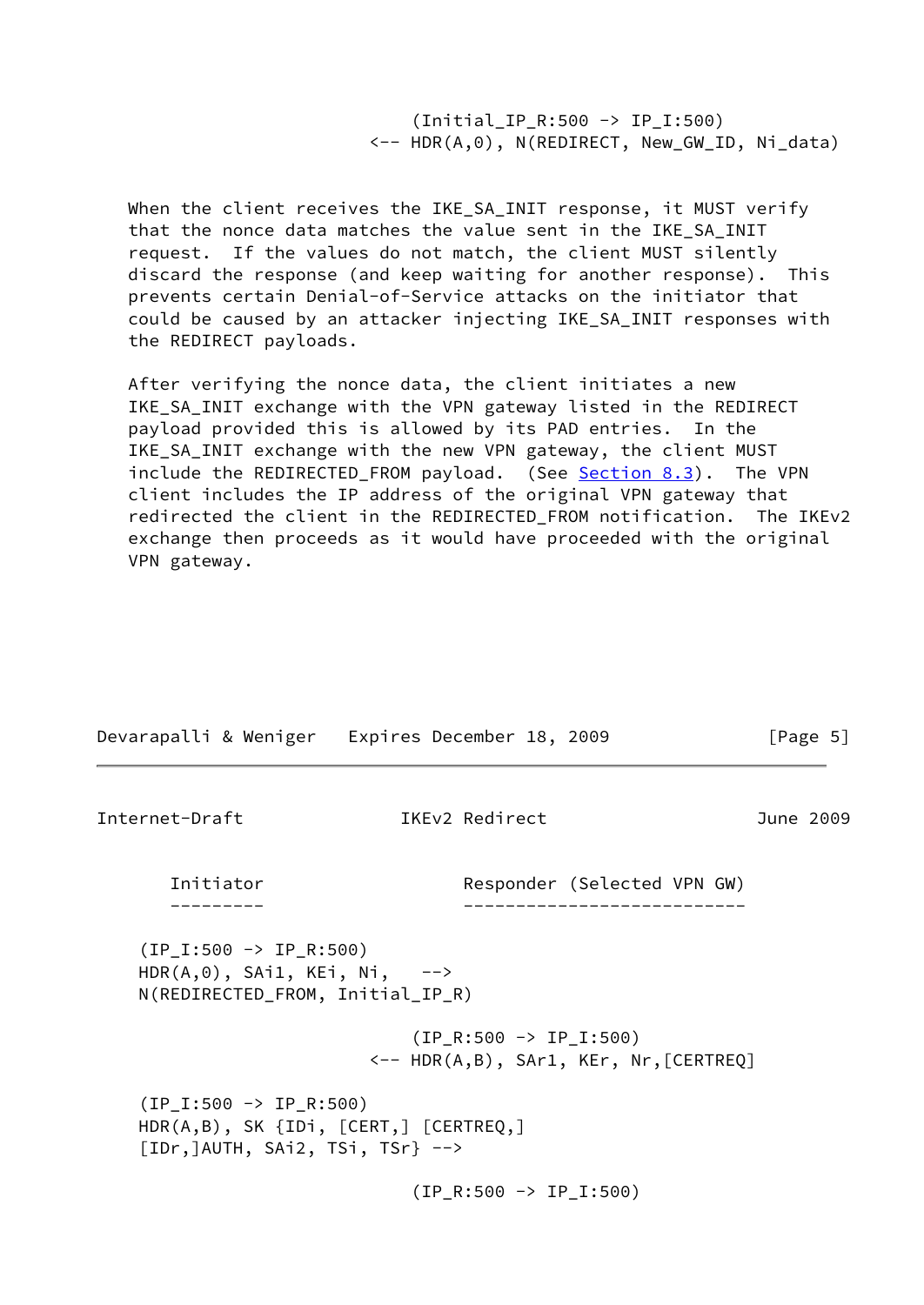$\leftarrow$  HDR(A,B), SK {IDr,  $[CEPT, ]$  AUTH, SAr2, TSi, TSr}

 The client MAY get redirected again by the new VPN gateway if the new VPN gateway cannot also serve the client. The client does not have to include the REDIRECT\_SUPPORTED payload again in the IKE\_SA\_INIT exchange with the new gateway after a redirect. The presence of the REDIRECT\_FROM payload in the IKE\_SA\_INIT exchange with the new gateway indicates to the new gateway that the client supports the redirect mechanism.

 When the client gets redirected, it MUST use the same Peer Authorization Database (PAD) and Security Policy Database (SPD) entries as it would have used with the original gateway. Receiving a redirect notification MUST NOT result in the modification of any PAD or SPD entries. In practice, this means the new gateway either has to use the same responder identity (IDr) as the original gateway, or both should be part of a group of responders that are authorized by the same PAD entry. See section 4.4.3.1 of  $[8]$  $[8]$  on using DNS names to represent a group of peers in a PAD entry.

<span id="page-6-0"></span>[4](#page-6-0). Use of Anycast Addresses with the Redirect Mechanism

 The use of anycast addresses will avoid having to configure a particular VPN gateway's IP address in the DNS. Instead, the anycast address that represents the group of VPN gateways is stored in the DNS. When the VPN client performs a DNS lookup for the VPN gateway, it receives the anycast address of the VPN gateway in the DNS response.

 If an anycast address is returned in response to DNS resolution of an FQDN, the VPN client sends the IKE\_SA\_INIT request to the anycast

| Devarapalli & Weniger | Expires December 18, 2009 | [Page 6] |
|-----------------------|---------------------------|----------|
|-----------------------|---------------------------|----------|

<span id="page-6-1"></span>Internet-Draft IKEv2 Redirect June 2009

 address. The REDIRECT\_SUPPORTED payload is included in the IKE\_SA\_INIT request sent to the anycast address. The IKE\_SA\_INIT request is routed to one of the VPN gateways that is part of the anycast group. The VPN gateway that receives the IKE\_SA\_INIT request responds with an IKE\_SA\_INIT reply from the anycast address.

| ___<br>__ |                                     |
|-----------|-------------------------------------|
| 12tor     | GW.<br><b>VPN</b><br>Responder (anv |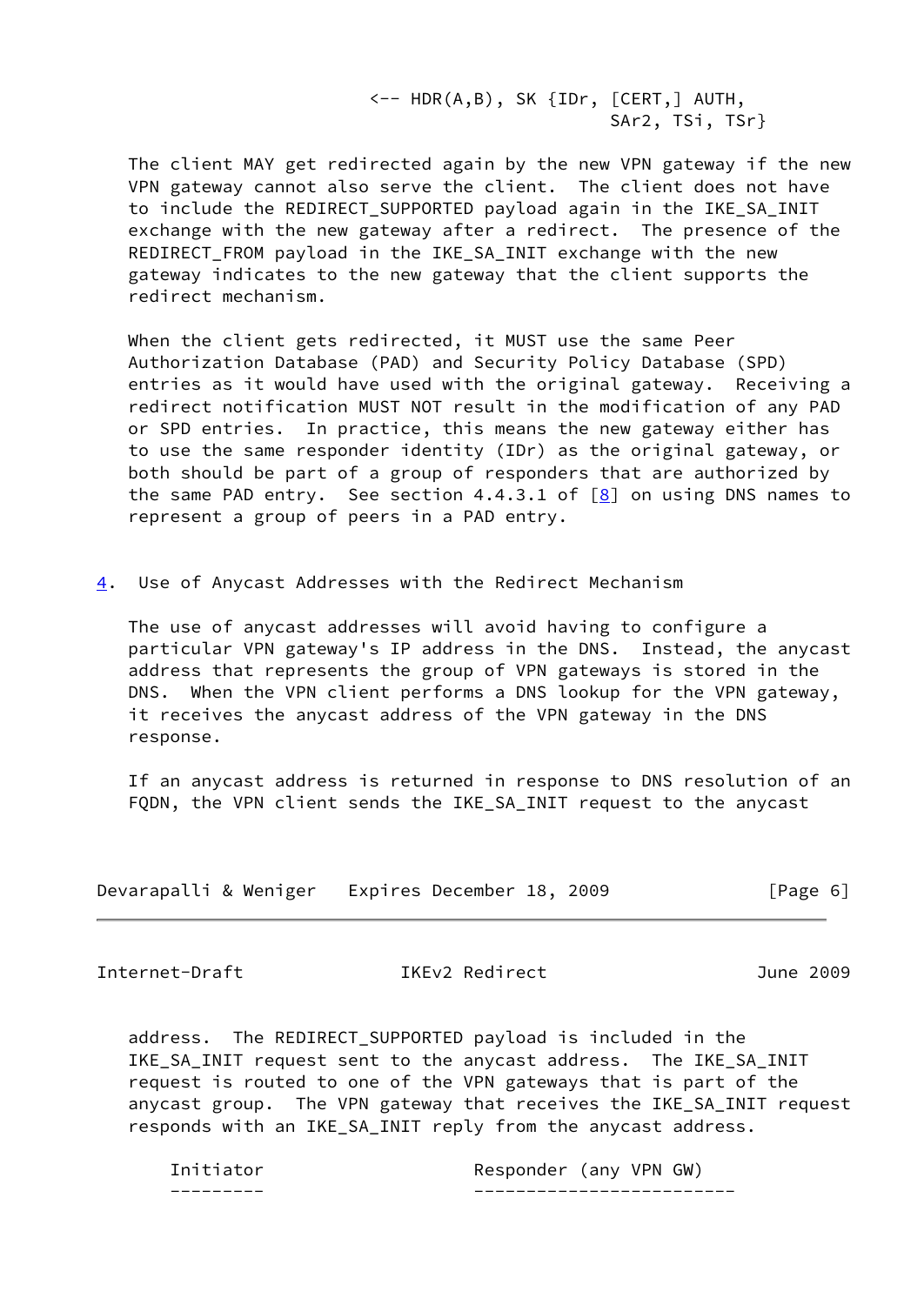(IP\_I:500 -> ANYCAST:500)  $HDR(A, 0)$ ,  $SAi1$ ,  $KEi$ ,  $Ni$ )  $\rightarrow$ N(REDIRECT\_SUPPORTED)

> (ANYCAST:500 -> IP\_I:500) <-- HDR(A,0), N(REDIRECT, New\_GW\_ID, Ni\_data)

 If the destination address on the IKE\_SA\_INIT request is an anycast address, the VPN gateway that received the IKE\_SA\_INIT request MUST include the REDIRECT payload to redirect the VPN client to a unicast address of one of the VPN gateway. The VPN gateway that received the IKE SA INIT request MAY redirect the client to its own unicast address, if it is not overloaded.

The rest of the IKEv2 exchange is the same as described in [Section 3.](#page-4-1)

#### <span id="page-7-0"></span>[5](#page-7-0). Gateway Initiated Redirect

 The redirect mechanism may also be used by a VPN gateway to redirect the client to another VPN gateway in middle of a session. To redirect a client, the gateway should send an INFORMATIONAL message with the REDIRECT Notify payload. The REDIRECT payload MUST carry information about the new VPN gateway. The gateway MUST NOT include any nonce data in the REDIRECT payload, since it is a gateway initiated message and is protected by the IKEv2 security association. When the client receives this message, it sends a response (usually empty) to the gateway. The gateway retransmits the redirect INFORMATIONAL message as described in  $[2]$  $[2]$ , until it gets a response. The following illustrates the INFORMATIONAL message exchange for gateway-initiated redirect.

| Initiator (VPN client) | Responder (VPN GW) |
|------------------------|--------------------|
|                        |                    |
|                        |                    |

<-- HDR, SK {N(REDIRECT, New\_GW\_ID)}

HDR, SK  $\{\}$  -->

Devarapalli & Weniger Expires December 18, 2009 [Page 7]

<span id="page-7-1"></span>Internet-Draft IKEv2 Redirect June 2009

The INFORMATIONAL message exchange described above is protected by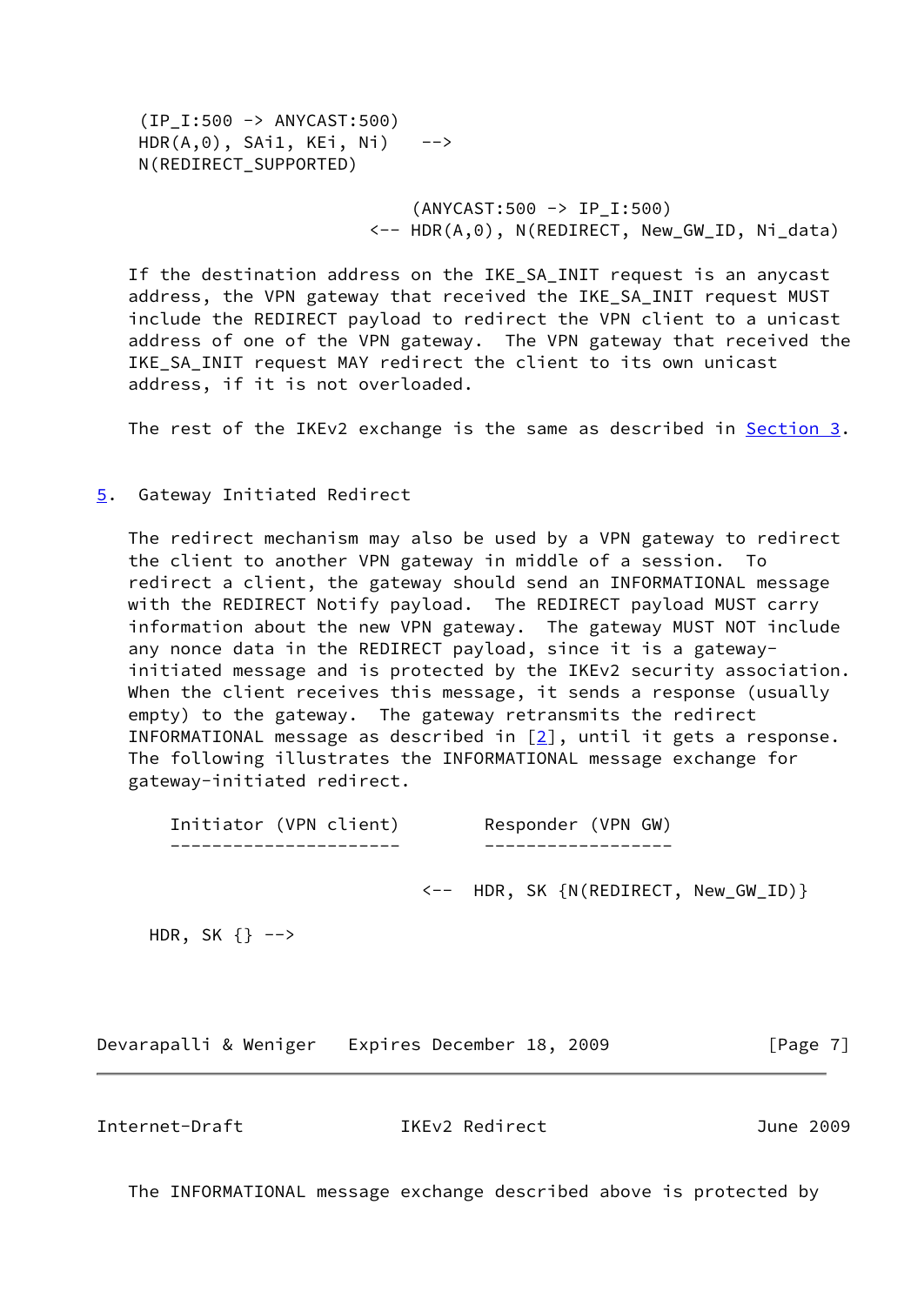the existing IKEv2 SA between the client and the gateway.

 Once the client sends an acknowledgement to the gateway, it SHOULD delete the existing security associations with the old gateway by sending an Informational message with a DELETE payload. The gateway MAY also decide to delete the security associations without any signaling from the client, again by sending an Informational message with a DELETE payload. However, it should allow sufficient time for the client to setup the required security associations with the new security gateway. This time period should be configurable on the gateway.

#### <span id="page-8-0"></span>[6](#page-8-0). Redirect During IKE\_AUTH Exchange

 If the gateway decides to redirect the client during the IKE\_AUTH exchange, based on the identity presented by the client in the IKE\_AUTH request message, it prevents the creation of a CHILD SA and sends the REDIRECT payload in the IKE\_AUTH response. The gateway MUST verify the client's AUTH payload before sending the Redirect payload, and the client MUST verify the gateway's AUTH payload before acting on the Redirect payload. Since the AUTH payloads were exchanged and successfully verified, the IKEv2 security association is valid. When the client receives the IKE\_AUTH response with the REDIRECT payload, it SHOULD delete the IKEv2 security association with the gateway by sending an Informational message with a DELETE payload.

 Initiator Responder ( VPN GW) --------- -------------------  $(IP_1:500 \rightarrow IP_R:500)$  $HDR(A, 0)$ , SAi1, KEi, Ni,  $\rightarrow$  N(REDIRECTED\_SUPPORTED)  $(IP R:500 \rightarrow IP I:500)$  <-- HDR(A,B), SAr1, KEr, Nr,[CERTREQ]  $(IP_I:500 \rightarrow IP_R:500)$  HDR(A,B), SK {IDi, [CERT,] [CERTREQ,] [IDr,]AUTH, SAi2, TSi, TSr} -->  $(IP_R:500 \rightarrow IP_I:500)$  <-- HDR(A,B), SK {IDr, [CERT,] AUTH, N(REDIRECT, New\_GW\_ID)}

In case the IKE\_AUTH exchange involves EAP authentication as

Devarapalli & Weniger Expires December 18, 2009 [Page 8]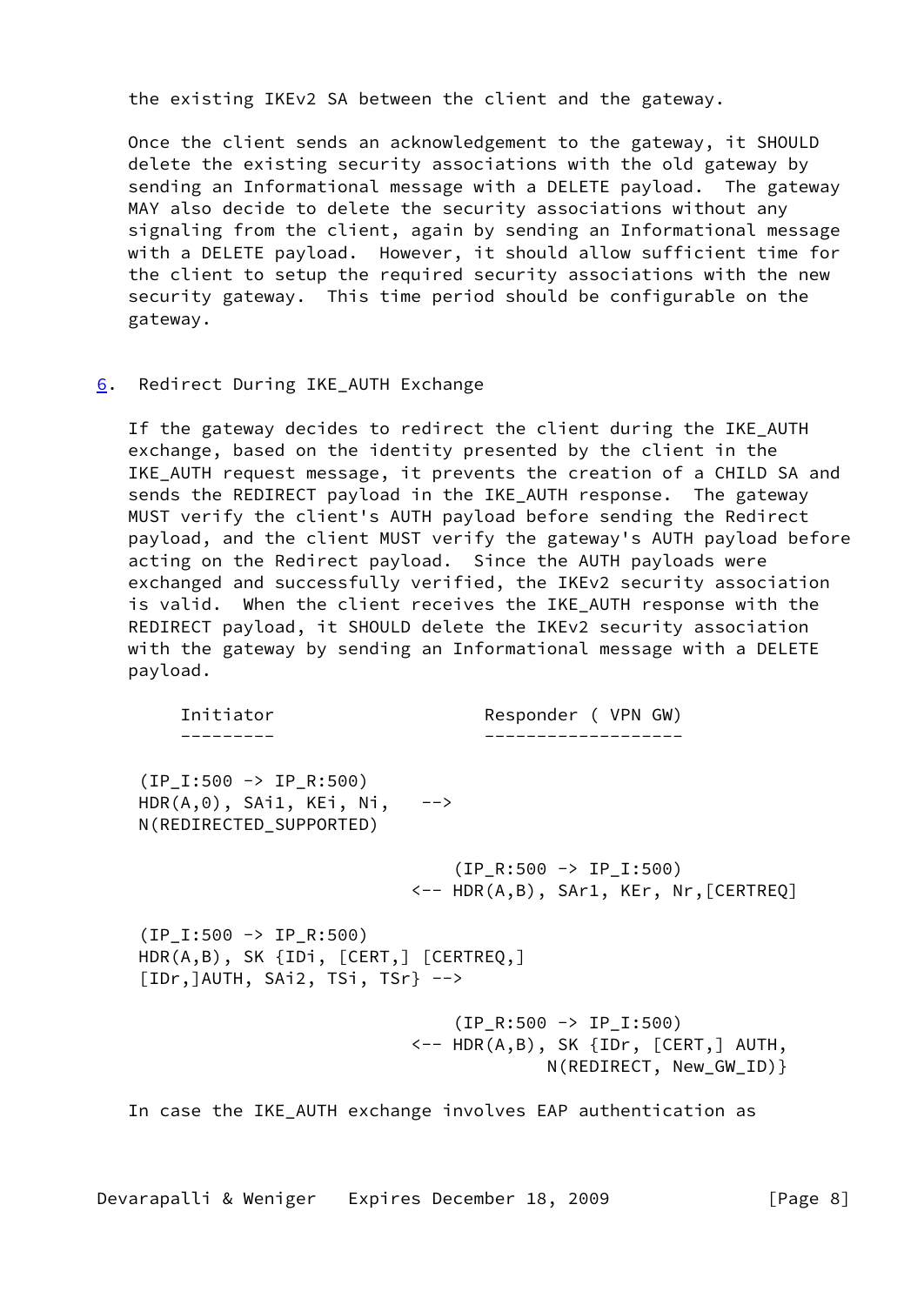<span id="page-9-1"></span>Internet-Draft IKEv2 Redirect June 2009

described in Section [2.16 of RFC 4306](https://datatracker.ietf.org/doc/pdf/rfc4306#section-2.16) [[2\]](#page-16-1), or multiple authentication methods as described in [RFC 4739](https://datatracker.ietf.org/doc/pdf/rfc4739) [\[6\]](#page-16-4), the gateway may decide to redirect the client based on the interaction with the AAA server or the external authentication server. In this case, the gateway MUST send the REDIRECT Notification payload in either the first or the last IKE AUTH response. The client and the gateway MUST verify the AUTH payloads as described above.

When EAP is used, the gateway MAY also redirect the client based on the unauthenticated identity presented by the client in the first IKE\_AUTH exchange itself. Since EAP is used as the authentication mechanism, the client does not include AUTH payload to authenticate his identity, but the server still MUST include his own AUTH payload, and client MUST verify it. Note that the IKEv2 SA is not created in this case and the client does not have to explicitly delete the IKEv2 SA.

 In all of the cases above, the client MUST accept the REDIRECT notification only in the first IKE\_AUTH response or the last IKE\_AUTH response. It MUST NOT accept the REDIRECT notification in an intermediate IKE\_AUTH response.

### <span id="page-9-0"></span>[7](#page-9-0). Using the Redirect Mechanism with Mobile IPv6

 Mobile IPv6 [\[3](#page-16-5)] may use IKEv2 for mutual authentication between the mobile node and the home agent, for home address configuration and for setting up security associations for protecting Mobile IPv6 signaling messages  $[4]$  $[4]$ . The IKEv2 exchange, if IKEv2 is used, precedes the exchange of Mobile IPv6 signaling messages. Therefore, the mechanism described in this document can also be used by a Mobile IPv6 home agent to redirect a mobile node to another home agent.

 There is a Home Agent Switch mechanism available for redirecting a mobile node to another home agent, described in  $[5]$  $[5]$ . The Home Agent Switch mechanism can only be used after the binding cache had been created at the home agent for the mobile node. The disadvantage with this is that quite a bit of state is created on the home agent before the mobile node can be redirected to another home agent. The mechanism described in this document can be used for redirecting a mobile node before any state related to the Mobile IPv6 binding is created on the home agent.

 When running IKEv2 between a Mobile IPv6 Mobile Node (MN) and Home Agent (HA), redirecting the IKEv2 exchange to another HA is not enough; the Mobile IPv6 signalling also needs to be sent to the new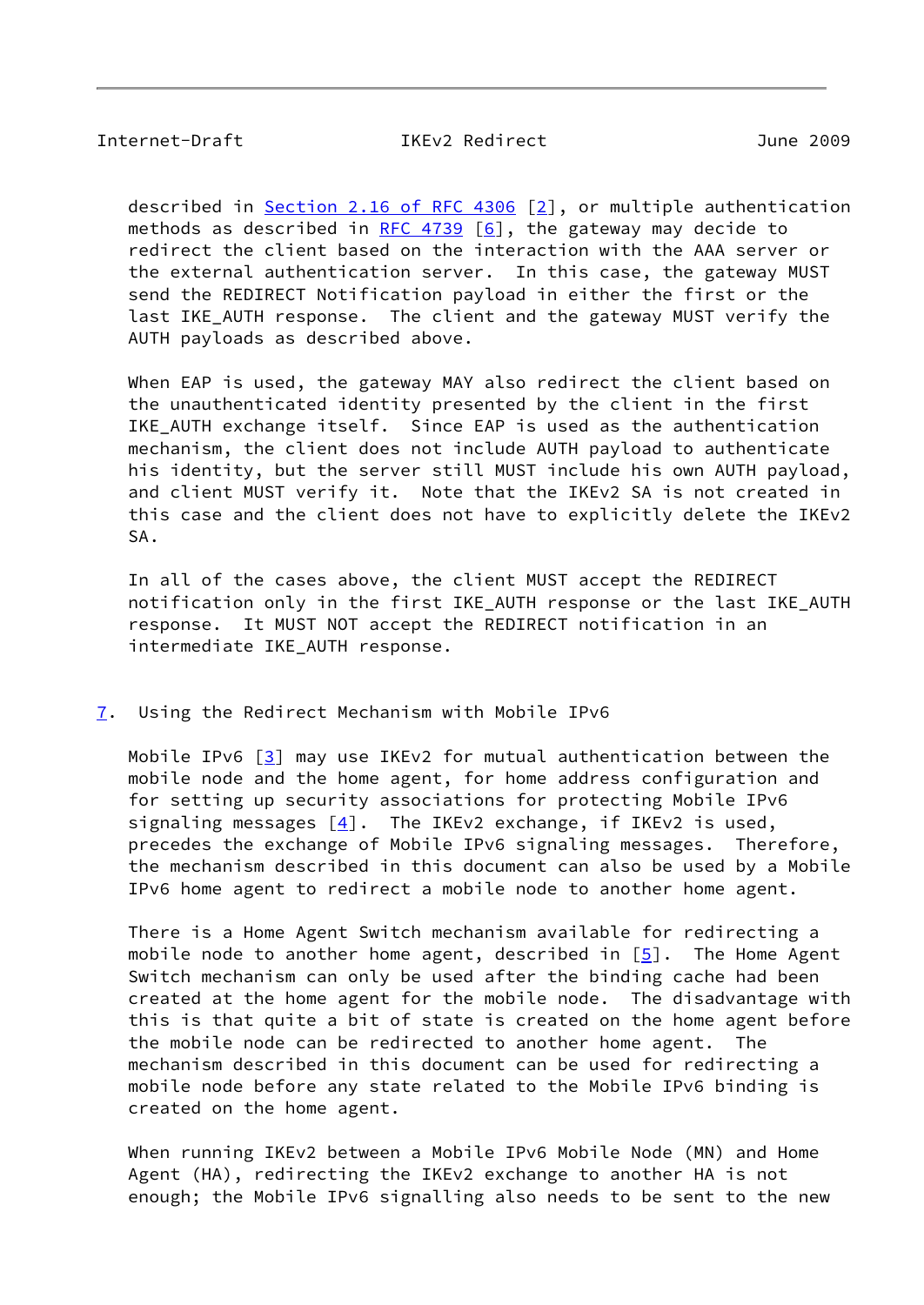HA address. The MN MAY treat the information received in the IKE\_SA\_INIT response in similar way as it would treat HA discovery

Devarapalli & Weniger Expires December 18, 2009 [Page 9]

<span id="page-10-1"></span>Internet-Draft IKEv2 Redirect June 2009

 information received from other unauthenticated (and potentially untrustworthy) sources (such as DNS lookups not protected with DNSSEC). However, if the MN has authenticated information about its Home Agent, it MUST NOT be updated based on the IKE\_SA\_INIT response.

 If the REDIRECT notification is received during the IKE\_AUTH exchange (after the HA has been authenticated; see  $Section 6$ ), the MN MAY pass the new address to Mobile IPv6 and treat it in similar fashion as information from the Home Agent Switch Message  $[5]$  $[5]$ .

 Gateway-initiated REDIRECT notifications exchanged in INFORMATIONAL exchanges (see [Section 5\)](#page-7-0) MUST NOT result in updating any Mobile IPv6 state. In such cases, the Home Agent Switch Message specified in  $[5]$  $[5]$ is used instead.

<span id="page-10-0"></span>[8](#page-10-0). Redirect Messages

<span id="page-10-2"></span>[8.1](#page-10-2). REDIRECT SUPPORTED

The REDIRECT SUPPORTED payload is included in the initial IKE SA INIT request by the initiator to indicate support for the IKEv2 redirect mechanism described in this document.

1 2 3 0 1 2 3 4 5 6 7 8 9 0 1 2 3 4 5 6 7 8 9 0 1 2 3 4 5 6 7 8 9 0 1 +-+-+-+-+-+-+-+-+-+-+-+-+-+-+-+-+-+-+-+-+-+-+-+-+-+-+-+-+-+-+-+-+ | Next Payload | C | RESERVED | Payload Length | +-+-+-+-+-+-+-+-+-+-+-+-+-+-+-+-+-+-+-+-+-+-+-+-+-+-+-+-+-+-+-+-+ |Protocol ID(=0)| SPI Size (=0) | Notify Message Type | +-+-+-+-+-+-+-+-+-+-+-+-+-+-+-+-+-+-+-+-+-+-+-+-+-+-+-+-+-+-+-+-+

 The 'Next Payload', 'Payload Length', 'Protocol ID', 'SPI Size' and the 'Notify Message Type' fields are the same as described in Section 3.10 of [\[2](#page-16-1)]. The 'SPI Size' field MUST be set to 0 to indicate that the SPI is not present in this message. The 'Protocol ID' MUST be set to 0, since the notification is not specific to a particular security association.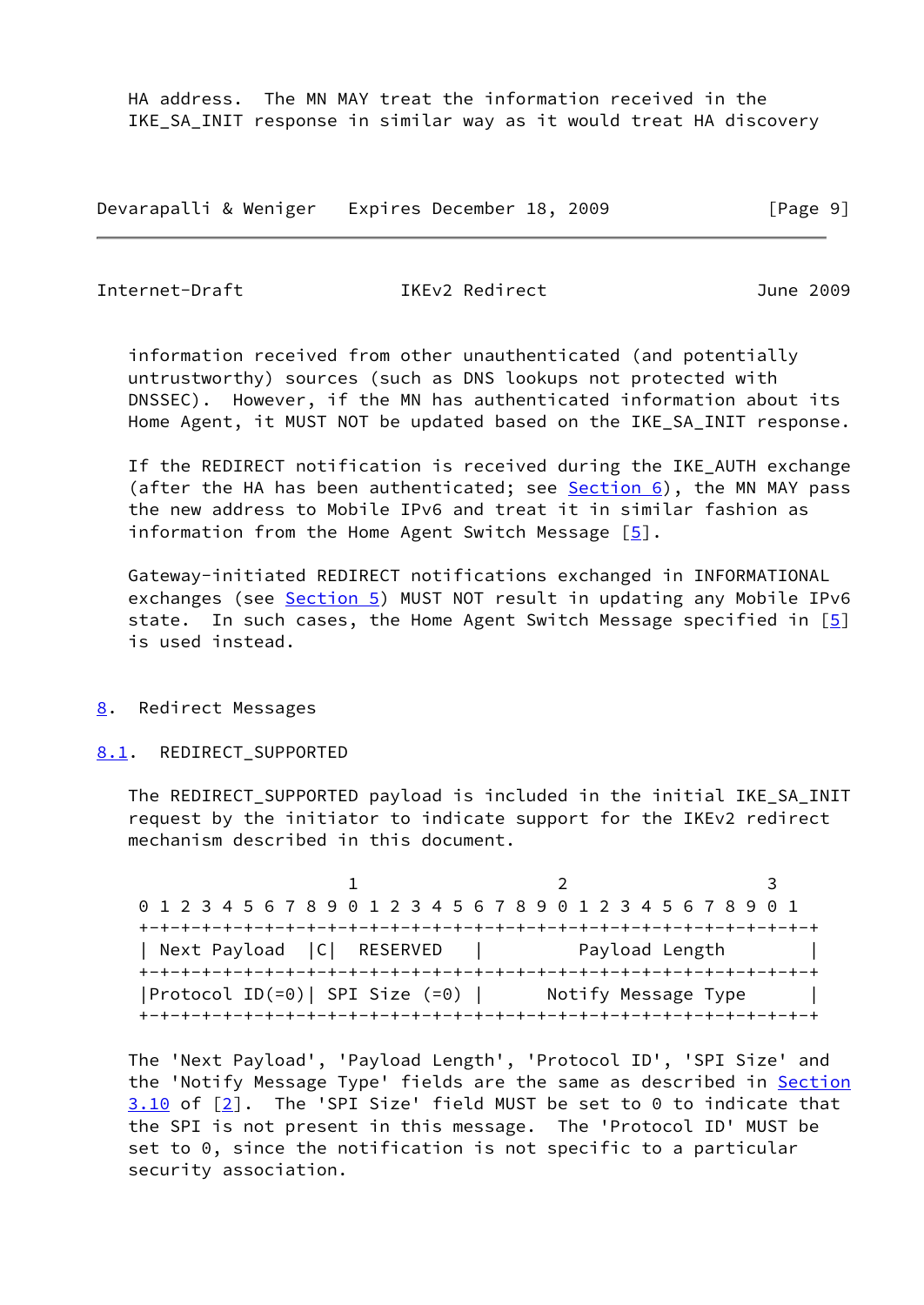The 'Payload Length' field is set to the length in octets of the entire payload, including the generic payload header. The 'Notify Message Type' field is set to indicate the REDIRECT SUPPORTED payload <value to be assigned by IANA>.

#### <span id="page-11-0"></span>[8.2](#page-11-0). REDIRECT

 The REDIRECT payload is included in an IKE\_SA\_INIT response from the responder or an INFORMATIONAL message from the responder, when the

Devarapalli & Weniger Expires December 18, 2009 [Page 10]

Internet-Draft IKEv2 Redirect June 2009

 responder wants to redirect the initiator to another VPN gateway. The message includes the new responder's IP address or DNS name.

1 2 3 0 1 2 3 4 5 6 7 8 9 0 1 2 3 4 5 6 7 8 9 0 1 2 3 4 5 6 7 8 9 0 1 +-+-+-+-+-+-+-+-+-+-+-+-+-+-+-+-+-+-+-+-+-+-+-+-+-+-+-+-+-+-+-+-+ | Next Payload | C | RESERVED | Payload Length +-+-+-+-+-+-+-+-+-+-+-+-+-+-+-+-+-+-+-+-+-+-+-+-+-+-+-+-+-+-+-+-+ |Protocol ID(=0)| SPI Size (=0) | Notify Message Type | +-+-+-+-+-+-+-+-+-+-+-+-+-+-+-+-+-+-+-+-+-+-+-+-+-+-+-+-+-+-+-+-+ | GW Ident Type | GW Ident Len | | +-+-+-+-+-+-+-+-+-+-+-+-+-+-+-+-+ ~ New Responder GW Identity | | +-+-+-+-+-+-+-+-+-+-+-+-+-+-+-+-+-+-+-+-+-+-+-+-+-+-+-+-+-+-+-+-+ | | Nonce Data | | +-+-+-+-+-+-+-+-+-+-+-+-+-+-+-+-+-+-+-+-+-+-+-+-+-+-+-+-+-+-+-+-+

 The 'Next Payload', 'Payload Length', 'Protocol ID', 'SPI Size' and the 'Notify Message Type' fields are the same as described in Section 3.10 of [\[2](#page-16-1)]. The 'SPI Size' field MUST be set to 0 to indicate that the SPI is not present in this message. The 'Protocol ID' MUST be set to 0, since the notification is not specific to a particular security association.

 The 'Payload Length' field is set to the length in octets of the entire payload, including the generic payload header. 'Notify Message Type' field is set to indicate the REDIRECT payload <value to be assigned by IANA>. The 'GW Identity Type' field indicates the type of information that is sent to identify the new VPN gateway.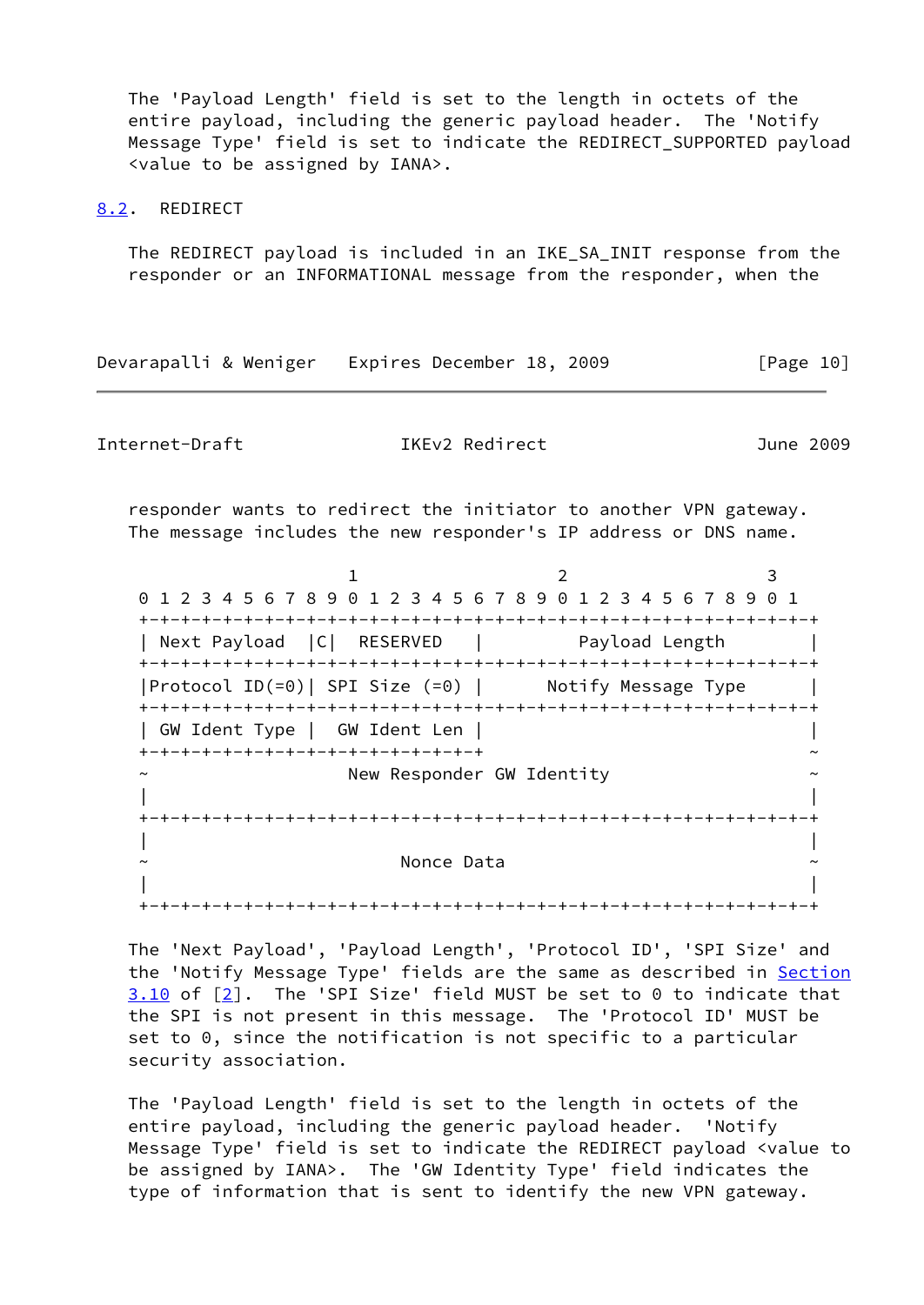The following values are valid in the REDIRECT payload.

1 - IPv4 address of the new VPN gateway

2 - IPv6 address of the new VPN gateway

3 - FQDN of the new VPN gateway

 The 'GW Ident Len' field is set to the length of the gateway identity information. The identity of the new VPN gateway is carried in the 'New Responder GW Identity' field. The IPv4 address, the IPv6 address or the FQDN of the new VPN gateway MUST be encoded as described in section 3.5 of [\[2](#page-16-1)].

 The 'Nonce Data' field carries the nonce data from the Ni payload sent by the initiator. The size of the nonce MUST be between 16 and 256 bytes as described in Section 3.9 of  $[2]$ . The 'Nonce Data' field is present in the REDIRECT payload only when the REDIRECT payload is

|  | Devarapalli & Weniger Expires December 18, 2009 |  | [Page 11] |  |
|--|-------------------------------------------------|--|-----------|--|
|  |                                                 |  |           |  |

<span id="page-12-1"></span>Internet-Draft IKEv2 Redirect June 2009

sent in the IKE SA INIT response message. It MUST NOT be included in the REDIRECT payload if sent in an IKE\_AUTH response or in a gateway initiated redirect message.

#### <span id="page-12-0"></span>[8.3](#page-12-0). REDIRECTED FROM

The REDIRECTED FROM notification payload is included in the IKE\_SA\_INIT request from the initiator to the new VPN gateway to indicate the IP address of the original VPN gateway that redirected the initiator. The original VPN gateway's IP address is included in the message. This payload also serves the purpose of indicating support for the redirect mechanism to the new VPN gateway after a redirect.

1 2 3 0 1 2 3 4 5 6 7 8 9 0 1 2 3 4 5 6 7 8 9 0 1 2 3 4 5 6 7 8 9 0 1 +-+-+-+-+-+-+-+-+-+-+-+-+-+-+-+-+-+-+-+-+-+-+-+-+-+-+-+-+-+-+-+-+ | Next Payload | C | RESERVED | Payload Length | +-+-+-+-+-+-+-+-+-+-+-+-+-+-+-+-+-+-+-+-+-+-+-+-+-+-+-+-+-+-+-+-+ |Protocol ID(=0)| SPI Size (=0) | Notify Message Type | +-+-+-+-+-+-+-+-+-+-+-+-+-+-+-+-+-+-+-+-+-+-+-+-+-+-+-+-+-+-+-+-+ | GW Ident Type | GW Ident Len | | +-+-+-+-+-+-+-+-+-+-+-+-+-+-+-+-+ ~ ~ Original Responder GW Identity ~ | |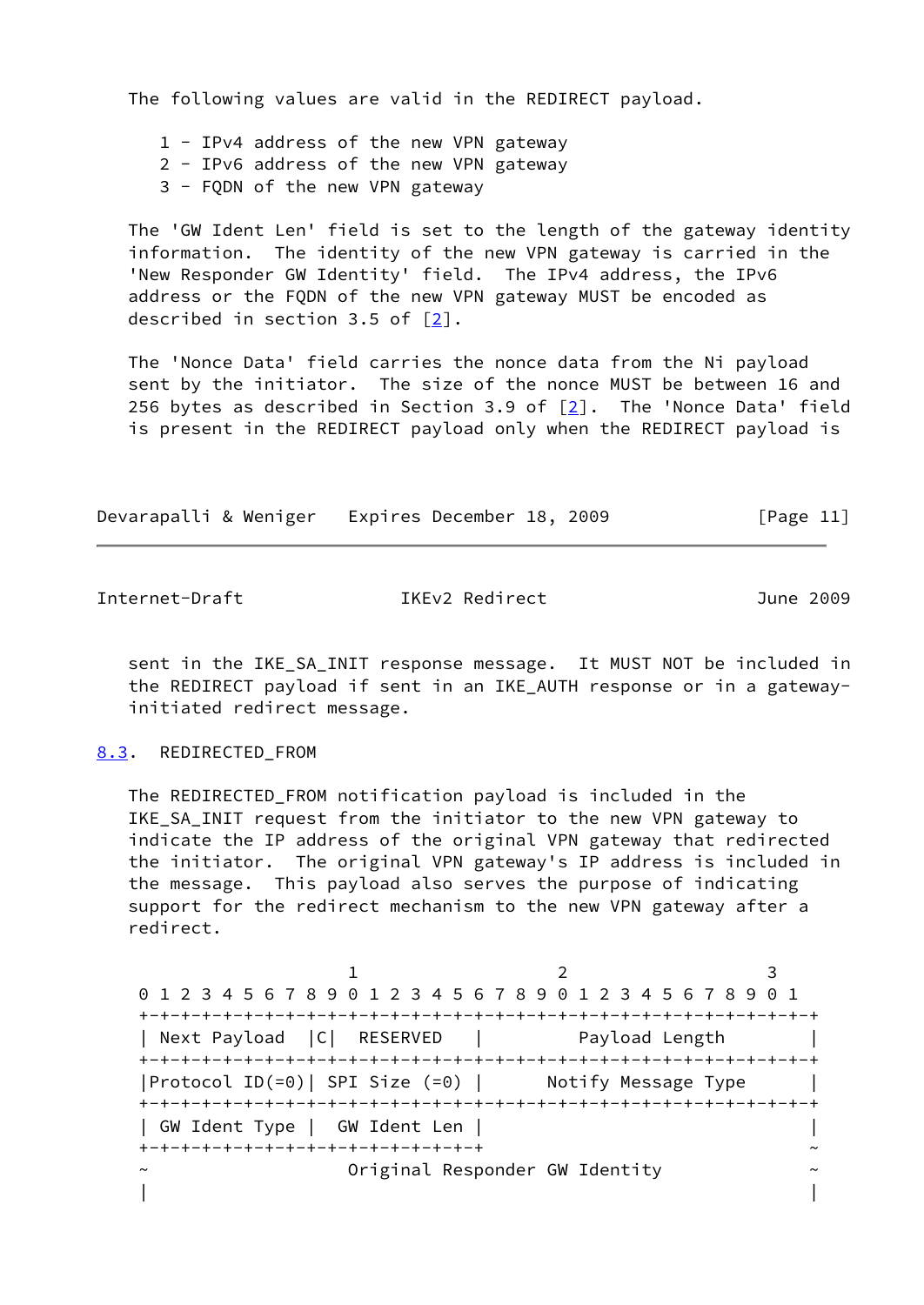+-+-+-+-+-+-+-+-+-+-+-+-+-+-+-+-+-+-+-+-+-+-+-+-+-+-+-+-+-+-+-+-+

 The 'Next Payload', 'Payload Length', 'Protocol ID', 'SPI Size' and the 'Notify Message Type' fields are the same as described in Section 3.10 of [\[2](#page-16-1)] The 'SPI Size' field MUST be set to 0 to indicate that the SPI is not present in this message. The 'Protocol ID' MUST be set to 0, since the notification is not specific to a particular security association.

 The 'Payload Length' field is set to the length in octets of the entire payload, including the generic payload header. The 'Notify Message Type' field is set to indicate the REDIRECTED\_FROM payload <value to be assigned by IANA>. The 'GW Identity Type' field indicates the type of information that is sent to identify the new VPN gateway. The following values are valid in the REDIRECTED\_FROM payload.

 1 - IPv4 address of the original VPN gateway 2 - IPv6 address of the original VPN gateway

 The 'GW Ident Len' field is set to the length of the gateway identity information. The identity of the original VPN gateway is carried in the 'Original Responder GW Identity' field.

| Devarapalli & Weniger |  | Expires December 18, 2009 |  | [Page 12] |  |
|-----------------------|--|---------------------------|--|-----------|--|
|                       |  |                           |  |           |  |

<span id="page-13-1"></span>Internet-Draft IKEv2 Redirect June 2009

<span id="page-13-0"></span>[9](#page-13-0). Use of the Redirect Mechanism between IKEv2 Peers

 The Redirect mechanism described in this document is mainly intended for use in client-gateway scenarios. However, the mechanism can also be used between any two IKEv2 peers. But this protocol is asymmetric, meaning that only the original responder can redirect the original initiator to another server.

### <span id="page-13-2"></span>[10.](#page-13-2) Security Considerations

 An eavesdropper on the path between VPN client and server may send a redirect to the client upon receiving an IKE\_SA\_INIT message from this client. This is no problem regarding DoS attacks for the VPN connection, since an on-path-attacker can as well drop the IKE\_SA\_INIT requests to prevent VPN access for the client. But an eavesdropper on the path between VPN client and server can redirect a large number of clients to a victim, which is then flooded with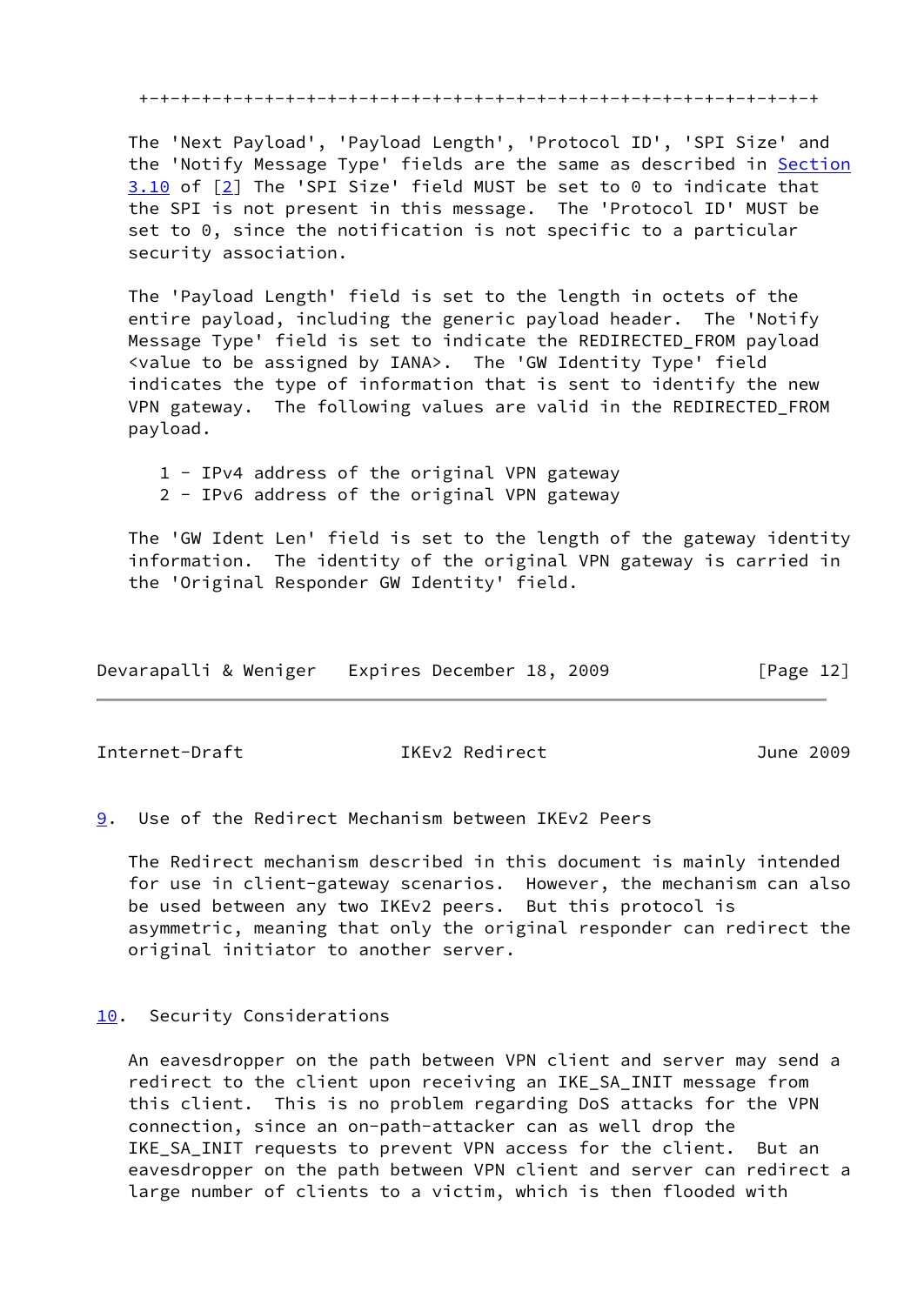IKE\_SA\_INIT requests. Flooding only happens if many clients initiate IKEv2 exchange at almost the same time, which is considered a rare event. However, this may happen if a Home Agent/VPN server is shutdown for maintenance and all clients need to re-establish VPN connections with another Home Agent/VPN server or if the on-path attacker forces all IPsec security associations to expire by dropping all received IKEv2 messages.

 The use of REDIRECTED\_FROM payload is intended to discourage a rogue VPN gateway from redirecting a large number of VPN clients to a particular VPN gateway. It does not prevent such a DoS attack.

 The redirect mechanism MUST NOT update any state on the client apart from the VPN gateway information. When used with Mobile IPv6, care must be taken to ensure that the home agent information that the mobile node has configured is not modified wrongly by the redirect message.

 The client could end up getting redirected multiple times in a sequence, either because of wrong configuration or a DoS attack. The client could even end up in a loop with two or more gateways redirecting the client to each other. This could deny service to the client. To prevent this, the client should be configured not to accept more a certain number of redirects within a short time period. This should be configurable on the client.

 Redirecting based on the unauthenticated identities from the client might leak out information about the user when an active attacker, pretending to be a VPN client can get information to which gateway the real user was redirected to. If redirection is based on some

Devarapalli & Weniger Expires December 18, 2009 [Page 13]

<span id="page-14-1"></span>Internet-Draft IKEv2 Redirect June 2009

 internal information of the user, it might leak information to attacker about the user which might not available otherwise. To prevent these kind of attacks, redirection based on unauthenticated ID should be avoided and should be done only after the client has also authenticated itself.

<span id="page-14-0"></span>[11.](#page-14-0) IANA Considerations

 This document defines three new IKEv2 Notification Message types as described in [Section 8](#page-10-0). The three Notify Message Types must be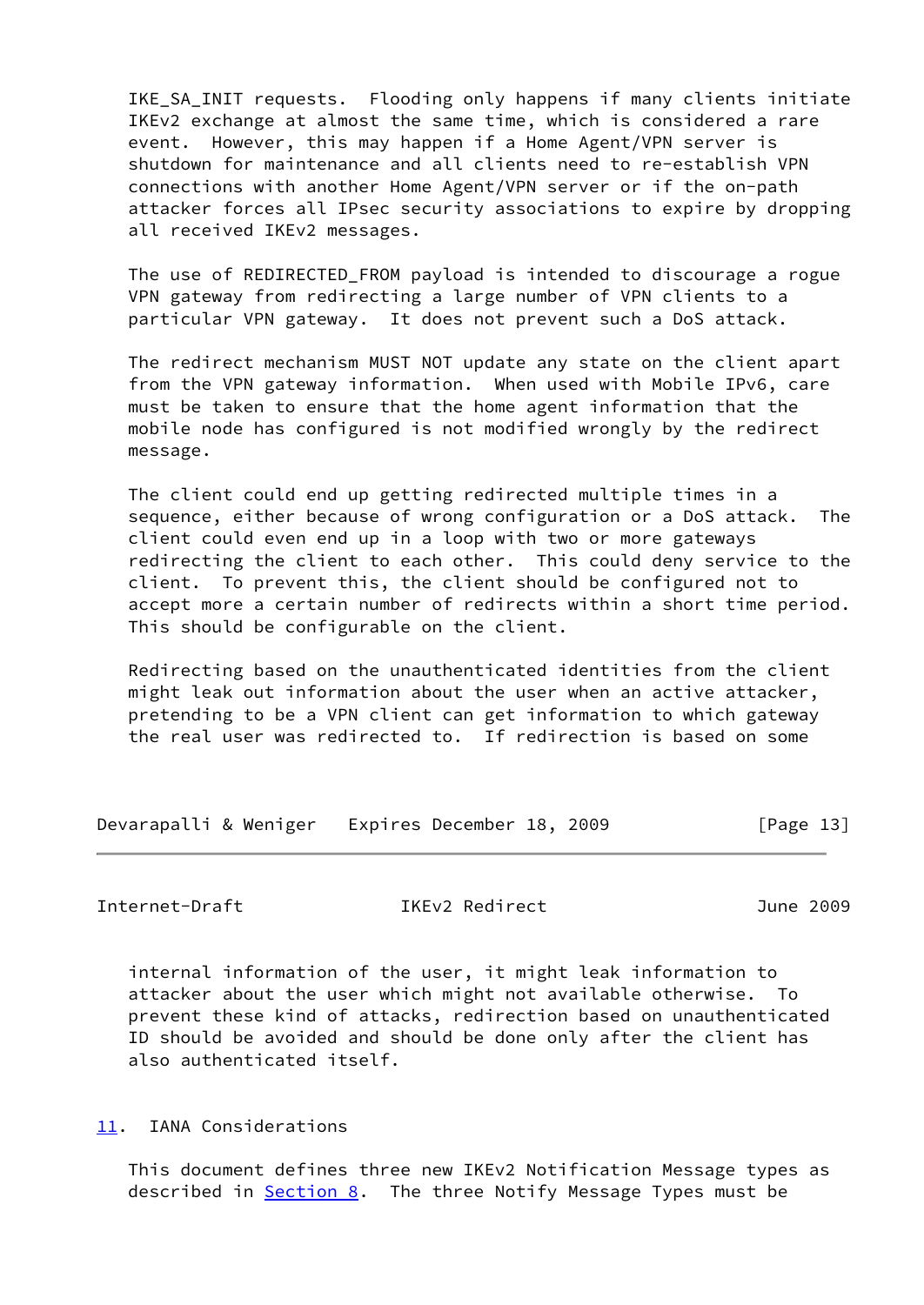assigned values between 16396 and 40959.

 o REDIRECT\_SUPPORTED o REDIRECT o REDIRECTED\_FROM

 This document creates a new namespace called the "Gateway Identity Type". This is used to indicate the type of information regarding the VPN gateway that is carried in the REDIRECT [\(Section 8.2](#page-11-0)) and REDIRECTED\_FROM [\(Section 8.3](#page-12-0)) Notification payloads. The following values are assigned.

- 1 IPv4 address of the new VPN gateway
- 2 IPv6 address of the new VPN gateway
- 3 FQDN of the new VPN gateway

 Values '0', and 4-240 are reserved. New values can be allocated by Expert Review  $[9]$  $[9]$ . Values 241-255 are set aside for private use. A specification that extends this registry MUST also mention which of the new values are valid in which Notification payload.

#### <span id="page-15-0"></span>[12.](#page-15-0) Acknowledgements

The use of anycast address with IKEv2 was first described in  $[7]$ . It was then added to an early draft version of [RFC 5026](https://datatracker.ietf.org/doc/pdf/rfc5026) and later removed before the RFC was published. Therefore the authors of  $[7]$  $[7]$ and [RFC 5026](https://datatracker.ietf.org/doc/pdf/rfc5026) are acknowledged.

 Thanks to Pasi Eronen, with whom the solution described in this document was extensively discussed. Thanks to Tero Kivinen for suggesting the use of REDIRECTED\_FROM payload and other comments which helped improve the document. The authors would also like to thank Yaron Sheffer, Sunil Kumar, Fan Zhao, Yoav Nir, Richard Graveman, Kanagavel Rajan, Srini Addepalli, Raj Singh, and Arnaud Ebalard for their reviews and comments.

Devarapalli & Weniger Expires December 18, 2009 [Page 14]

<span id="page-15-2"></span>Internet-Draft IKEv2 Redirect June 2009

#### <span id="page-15-1"></span>[13.](#page-15-1) References

<span id="page-15-3"></span>[13.1](#page-15-3). Normative References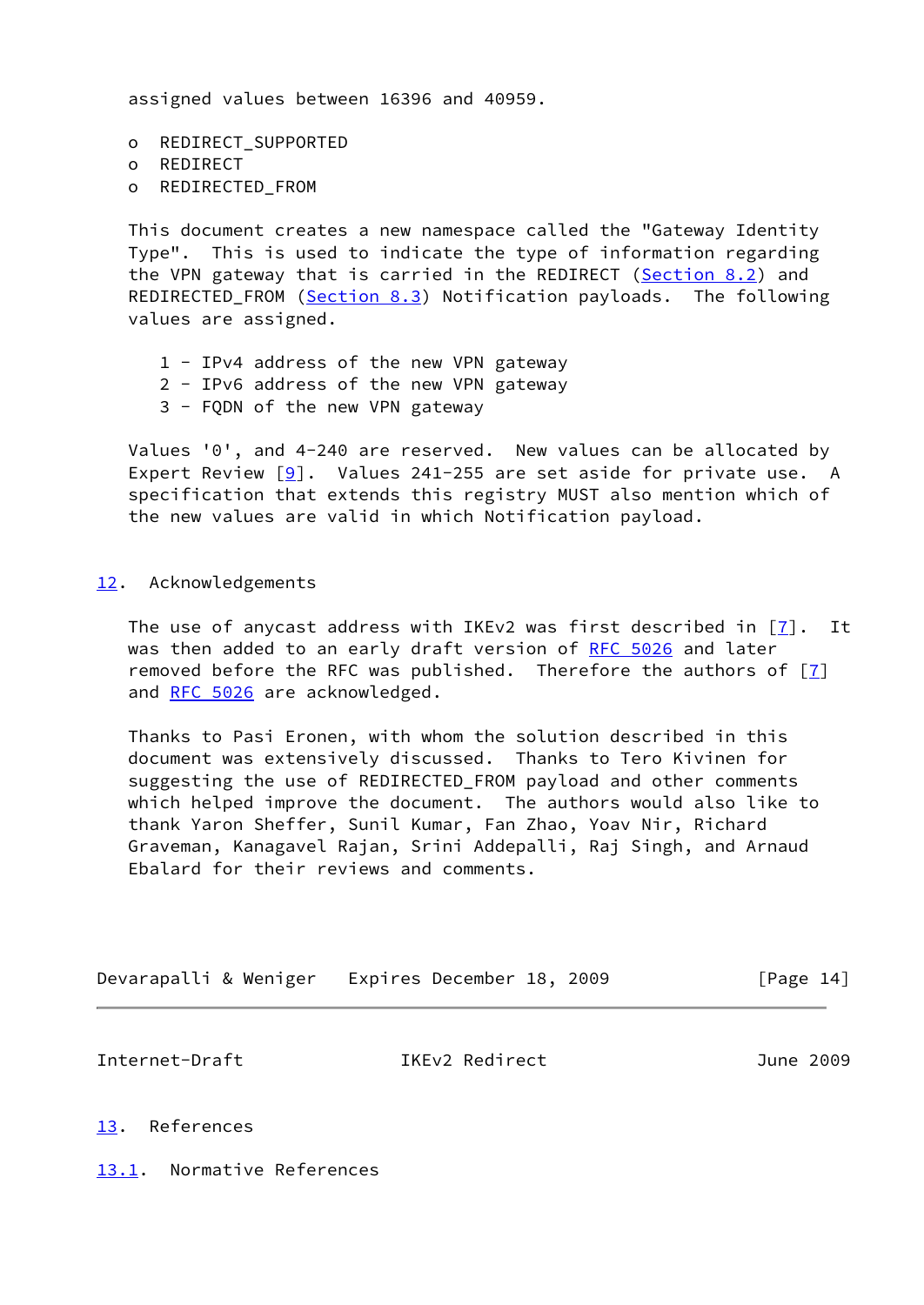- <span id="page-16-2"></span>[1] Bradner, S., "Key words for use in RFCs to Indicate Requirement Levels", [BCP 14](https://datatracker.ietf.org/doc/pdf/bcp14), [RFC 2119](https://datatracker.ietf.org/doc/pdf/rfc2119), March 1997.
- <span id="page-16-1"></span>[2] Kaufman, C., "Internet Key Exchange (IKEv2) Protocol", [RFC 4306,](https://datatracker.ietf.org/doc/pdf/rfc4306) December 2005.
- <span id="page-16-7"></span><span id="page-16-6"></span><span id="page-16-5"></span><span id="page-16-4"></span><span id="page-16-0"></span>[13.2](#page-16-0). Informative References
	- [3] Johnson, D., Perkins, C., and J. Arkko, "Mobility Support in IPv6", [RFC 3775,](https://datatracker.ietf.org/doc/pdf/rfc3775) June 2004.
	- [4] Giaretta, G., Kempf, J., and V. Devarapalli, "Mobile IPv6 Bootstrapping in Split Scenario", [RFC 5026,](https://datatracker.ietf.org/doc/pdf/rfc5026) October 2007.
	- [5] Haley, B., Devarapalli, V., Deng, H., and J. Kempf, "Mobility Header Home Agent Switch Message", [RFC 5142](https://datatracker.ietf.org/doc/pdf/rfc5142), January 2008.
	- [6] Eronen, P. and J. Korhonen, "Multiple Authentication Exchanges in the Internet Key Exchange (IKEv2) Protocol", [RFC 4739](https://datatracker.ietf.org/doc/pdf/rfc4739), November 2006.
	- [7] Weniger, K. and F. Dupont, "IKEv2-based Home Agent Assignment in Mobile IPv6/NEMO Bootstrapping", [draft-dupont-ikev2-haassign-02](https://datatracker.ietf.org/doc/pdf/draft-dupont-ikev2-haassign-02) (work in progress), January 2007.
	- [8] Kent, S. and K. Seo, "Security Architecture for the Internet Protocol", [RFC 4301](https://datatracker.ietf.org/doc/pdf/rfc4301), December 2005.
	- [9] Narten, T. and H. Alvestrand, "Guidelines for Writing an IANA Considerations Section in RFCs", [BCP 26](https://datatracker.ietf.org/doc/pdf/bcp26), [RFC 5226](https://datatracker.ietf.org/doc/pdf/rfc5226), May 2008.

<span id="page-16-9"></span><span id="page-16-8"></span><span id="page-16-3"></span>Authors' Addresses

 Vijay Devarapalli WiChorus 3590 North First St San Jose, CA 95134 USA

Email: vijay@wichorus.com

Devarapalli & Weniger Expires December 18, 2009 [Page 15]